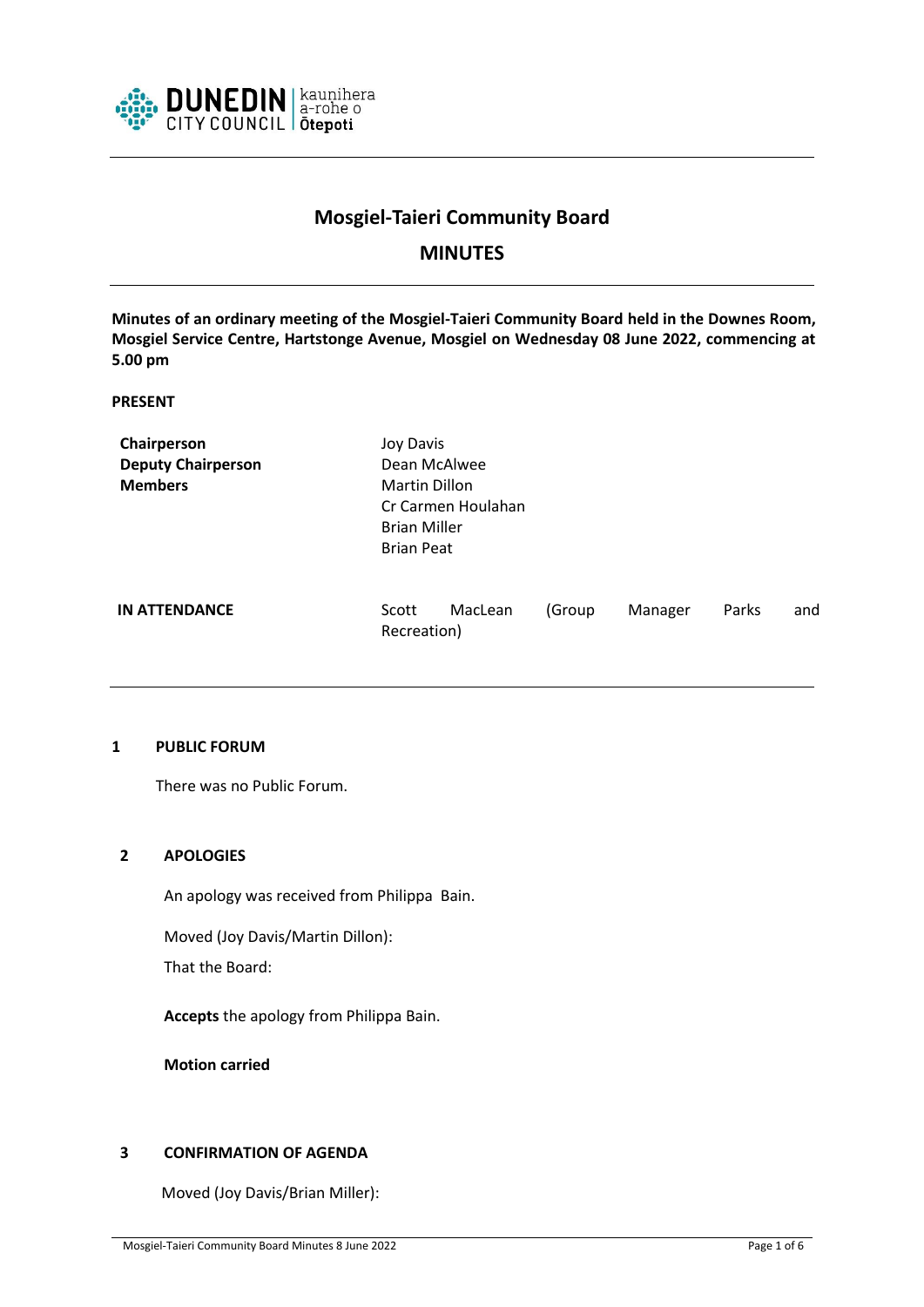That the Board:

**Confirms** the agenda with the withdrawal of item 6, Otago Regional Council Transport update.

**Motion carried**

#### **4 DECLARATIONS OF INTEREST**

Members were reminded of the need to stand aside from decision-making when a conflict arose between their role as an elected representative and any private or other external interest they might have.

Joy Davies advised that she was not a Trustee on the Taieri Networks Trust and had advised the Governance Team.

Moved (Joy Davis/Cr Carmen Houlahan):

That the Board:

- a) **Amends** the Elected Members' Interest Register; and
- b) **Confirms** the proposed management plan for Elected Members' Interests.

**Motion carried**

#### **5 CONFIRMATION OF MINUTES**

#### **5.1 MOSGIEL-TAIERI COMMUNITY BOARD MEETING - 30 MARCH 2022**

Moved (Joy Davis/Dean McAlwee):

That the Board:

a) **Confirms** the minutes of the Mosgiel-Taieri Community Board meeting held on 30 March 2022 as a correct record.

## **Motion carried**

#### **PART A REPORTS**

# **6 OTAGO REGIONAL COUNCIL - PUBLIC TRANSPORT UPDATE - WITHDRAWN**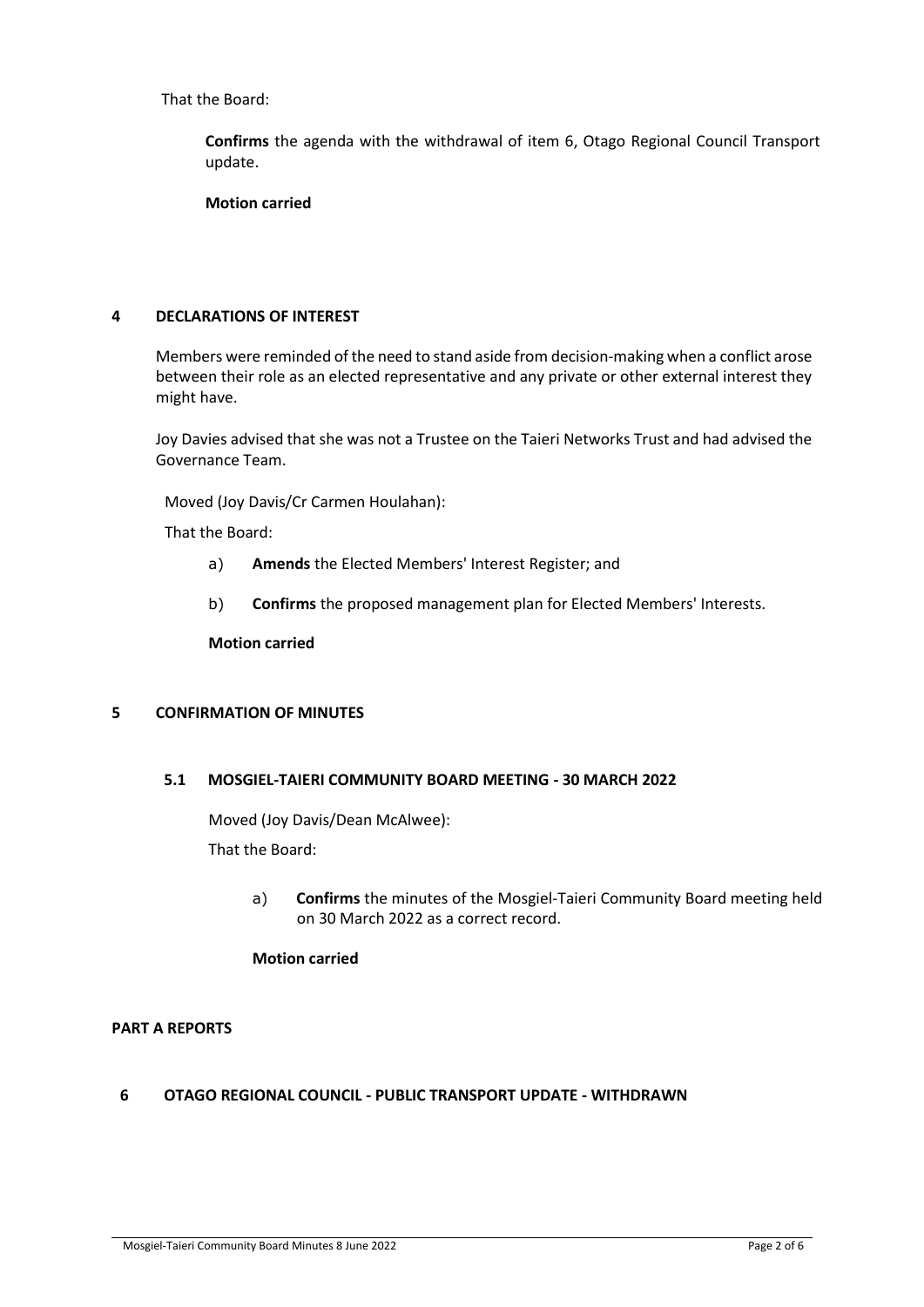#### **7 GOVERNANCE SUPPORT OFFICER'S REPORT**

A report from Civic provided an update on activities relevant to the Board's area including:

- a) Project Fund
- b) Submission to draft Annual Plan
- c) Seddon Park Development
- d) Local Authority Elections
- e) Refund to Mr Brian Miller

Moved (Joy Davis/Dean McAlwee):

That the Board:

**Notes** the Governance Support Officer's Report.

#### **Motion carried (MTCB/2022/009)**

Consideration was given to the submission to the Draft Annual Plan.

Cr Houlahan withdrew from discussion on this item.

Moved (Joy Davis/Martin Dillon):

That the Board:

**Ratifies** the submission to the draft Annual Plan

#### **Motion carried (MTCB/2022/010)**

Consideration was given to the reimbursement of \$50 to Mr Brian Miller.

Brian Miller withdrew from discussion on this item.

Moved (Joy Davis/Cr Carmen Houlahan):

That the Board:

**Approves** the payment of \$50 to Mr Brian Miller for reimbursement for the purchase of a Grocery Hamper for Party in the Park 2021.

#### **Motion carried (MTCB/2022/011)**

The Board noted that there was \$3905 left in the project fund.

Moved (Brian Peat/Brian Miller):

That the Board:

**Allocates** the unallocated Board funds of \$3905 from the 2021/22 Financial year to the Taieri Community Facilities Trust for use at the Mosgiel Pool.

#### **Motion carried (MTCB/2022/012)**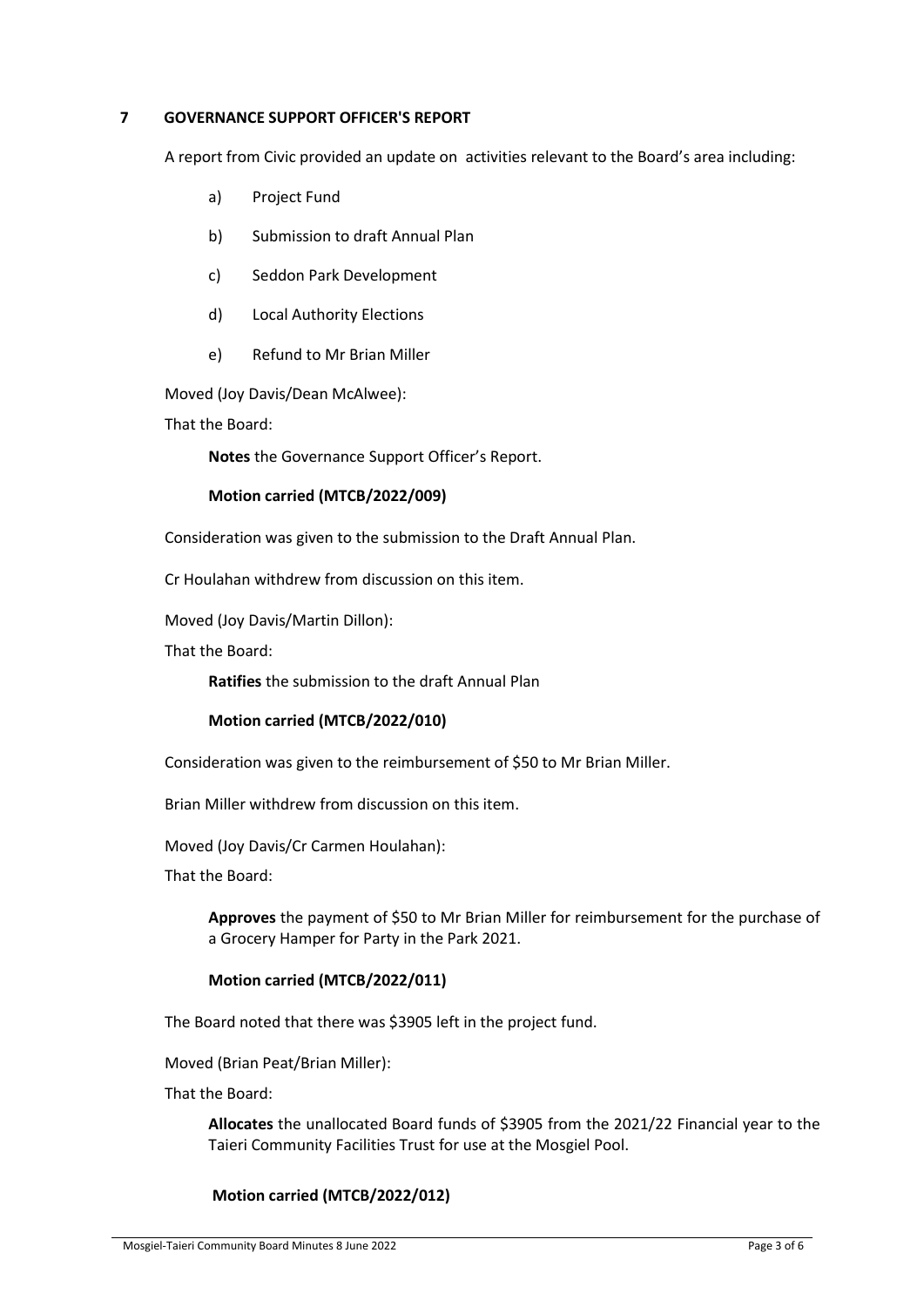## **8 COMMUNITY PLAN**

Consideration was given to the amended Community Plan.

Moved (Joy Davis/Dean McAlwee):

That the Board:

**Adopts** the amended Community Plan.

## **Motion carried (MTCB/2022/013)**

#### **9 BOARD UPDATES**

Board members provided an update on the following activities.

- 1 **Keep Dunedin Beautiful (KDB)**
- 2 **Friends of the Mosgiel Memorial Gardens**
- 3 **Mosgiel Coronation Hall**

#### 4 **Mosgiel Aquatic Project Team**

Discussion took place on the proposed traffic management at the entrance to the new pool.

Moved (Brian Miller/Brian Peat):

That the Board:

**Recommends** that the Dunedin City Council put an immediate stop to all procedures and development of the new Mosgiel Pool intersection until a public hearing is held as per the Resource Management Act with a full assessment made by the Council of the effects of this intersection on the immediate and wider Mosgiel Taieri community.

#### **Motion carried (MTCB/2022/014)**

Moved (Joy Davis/Dean McAlwee):

That the Board:

**Adjourn** the meeting.

#### **Motion carried (MTCB/2022/015)**

The meeting adjourned at 5.30 pm and reconvened at 5.33 pm.

Moved (Joy Davis/Dean McAlwee):

That the Board:

**Adjourn** the meeting. **Motion carried (MTCB/2022/016)**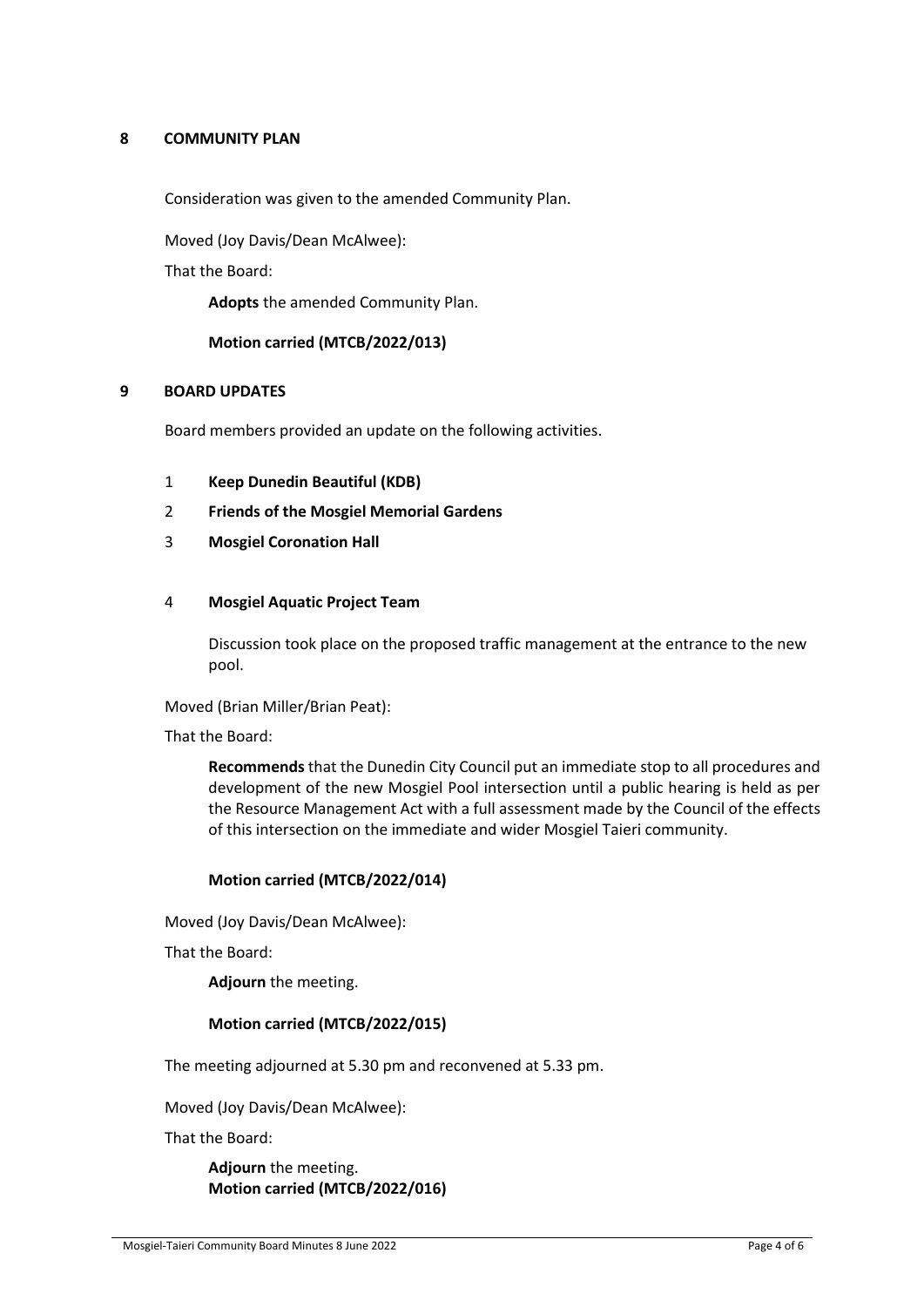The meeting adjourned at 5.35 pm and reconvened at 5.36 pm.

Moved (Chairperson Joy Davis/Deputy Chairperson Dean McAlwee):

That the Board:

**Adjourn** the meeting.

## **Motion carried (MTCB/2022/017)**

The meeting adjourned at 5.40 pm and reconvened at 5.46 pm.

The motion was **put and carried**

- 5 **Mosgiel and Taieri Emergency Group.**
- 6 **Outram Emergency Group**
- 7 **Silverstream Biodiversity Project Fund**

A discussion took place on the Silverstream Biodiversity Project with Mr Peat advising that the funding from the Board had been spent.

Moved (Brian Peat/Dean McAlwee):

That the Board:

**Notes** that the Silverstream Planting Board Project is now complete and all Board funds allocated to the project are expended.

#### **Motion carried (MTCB/2022/018)**

- 8 **Social Media**
- 9 **Community Engagement**

Moved (Joy Davis/ Dean McAlwee):

That the Board:

**Notes** the Board Updates

#### **Motion carried (MTCB/2022/019)**

#### **10 CHAIRPERSON'S REPORT**

In a report from the Chairperson provided an update on matters of interest.

Moved (Joy Davis/Martin Dillon):

That the Board:

**Notes** the Chairperson's update

#### **Motion carried (MTCB/2022/020)**